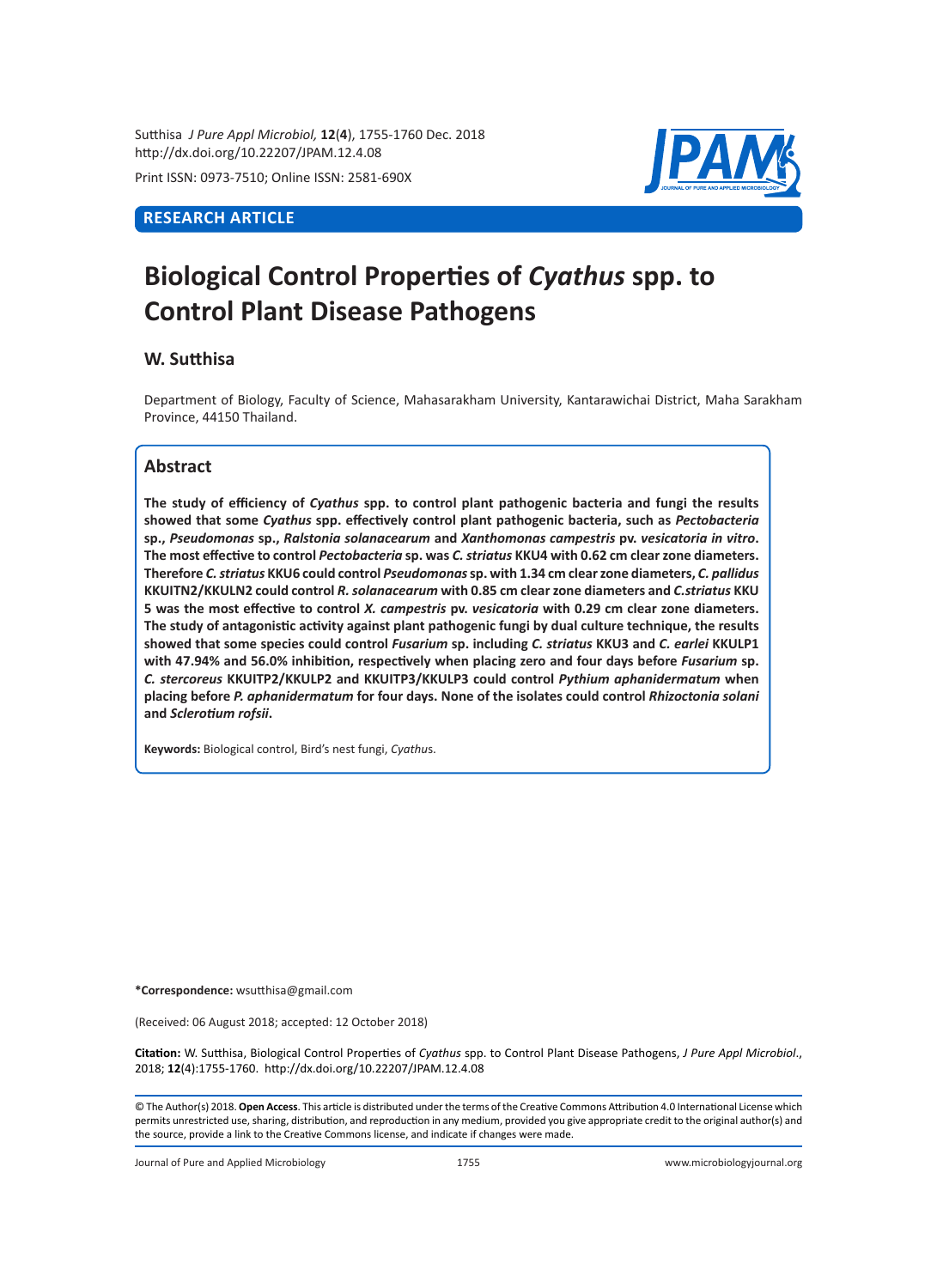#### **INTRODUCTION**

*Cyathus* species are saprobic since they obtain nutrients from decomposing organic matter. They usually grow on decaying wood or woody debris, on cow and horse dung, or directly on humus - rich soil. The genus *Cyathus* Haller belongs to the family *Nidulariaceae*, which is included in the agaricoid clade of Basidiomycota<sup> $1,2$ </sup> and it is morphologically characterized by a three-layered bell or vase-shaped basidiomata with lenticular structures (peridioles) fixed to the inner wall by the funicular cord. Several *Cyathus* species produce bioactive compounds, some with medicinal properties, and several lignin degrading enzymes from the genus may be useful in bioremediation and agriculture. *C. olla* has the potential of being developed into a microbial inoculant aimed at reducing the incidence of stubble-borne disease of canola. Isolates were cultured from field collected specimens and were also obtained from culture collections for morphological and molecular studies<sup>3</sup>. Cyathus striatus No.12 is highly active against fungi imperfecti and a variety of gram-positive bacteria, as well as against some gram-negative bacteria<sup>4</sup>. El-Fallal and Moussa<sup>5</sup> reported that eight basidiomyces, including *Cyathus stercoreus,* were tested to antagonize *Ralstonia solanacearum* (causal agent of brown rot disease of potato) *in vitro*. All of these fungi inhibited the growth of *R. solanacearum,* and the largest inhibition zones were recorded with *C. stercoreus* Egyptian strain and *Agaricus campester* Egyptian strain. Sutthisa and Sanoamuang<sup>6</sup> studied the ability of bird's nest fungi (*Cyathus* sp.) to inhibit the mycelial growth of soil-borne plant pathogenic fungi by the dual culture technique. The results showed that *Cyathus* sp. inhibited the mycelial growth of *Fusarium oxysporum* f.sp. *lycopersici* (FOL), but did not inhibit *Pythium aphanidermatum*, *Sclrotium rolfsii* and *Rhizoctonia* sp., which had 62.22 - 63.64 %inhibition of mycelial growth and 21.84 - 22.46 %overgrowth. The culture filtrate of *Cyathus* showed no effect on FOL conidial germination but did affect the mycelium growth.

The objective of this research is to study antagonistic ability of bird's nest fungi (*Cyathus*  sp.) against plant pathogenic bacteria and fungi for basic information to applied in the further research.

#### **MATERIALS AND METHODS Organisms**

Twelve isolates of *Cyathus* spp. including *Cyathus striatus* (KKU1, KKU2, KKU3, KKU4, KKU5 and KKU6), *Cyathus berkeleyanus* (KKUNN1), *Cyathus earlei* (KKULP1), *Cyathus pallidus* (KKUITN2/KKULN2 and KKITN3/KKULN3) and *Cyathus stercoreus* (KKUITP2/KKULP2 and KKITP3/ KKULP3) were obtained from Khon Kaen University Culture Collection (KKU). Plant pathogenic bacteria and fungi such as *Pectobacterium* sp., *Pseudomonas* sp., *Ralstonia solanacearum*, *Xanthomonas campestris* pv. *vesicatoria*, *Fusarium* sp., *Pythium aphanidermatum*, *Rhizoctonia solani*  and *Sclerotium rofsii* were obtained from the Branch of Plant Pathology, Department of Plant Science and Agricultural Resources, Faculty of Agriculture, Khon Kaen University, Thailand.

## **Efficacy of** *Cyathus* **spp. controlling plant pathogenic bacteria**

The agar plug technique was used to test the ability of *Cyathus* spp. to control plant pathogenic bacteria, such as *Pectobacterium* sp., *Pseudomonas* sp., *Ralstonia solanacearum* and *Xanthomonas campestris* pv. *vesicatoria*. Spread bacterial cell suspension (10<sup>4</sup> cfu/ml) on PDA plate after placing a 0.7 cm diameter agar disc of 10 days old *Cyathus* spp. at four points in a cross pattern and incubated at 28 ± 2°C, and after 24-48 hr observe and measure clear zone. There were five replications per treatment.

# **Efficacy of** *Cyathus* **spp. controlling plant pathogenic fungi**

*Cyathus* spp. isolates were tested *in vitro* for their antagonistic activity against *Fusarium* sp., *Pythium aphanidermatum*, *Rhizoctonia solani* and *Sclerotium rofsii* using the dual culture technique. Two experiments were conducted: first, placing a 0.7 cm diameter disc of 10 days old *Cyathus* sp. on PDA plate and then placing a 0.7 cm diameter disc of each plant pathogenic fungi. The discs were put a 1.5 cm distance from the edge so they opposed each other on the same diagonal line. Second, placing *Cyathus* sp. four days before placing plant pathogenic fungi. Five plates were considered for each fungus-fungus interaction and daily measurements of the radial distance of *Cyathus*  sp. and the plant pathogenic fungi were made. The percentage of inhibition and the percentage

Journal of Pure and Applied Microbiology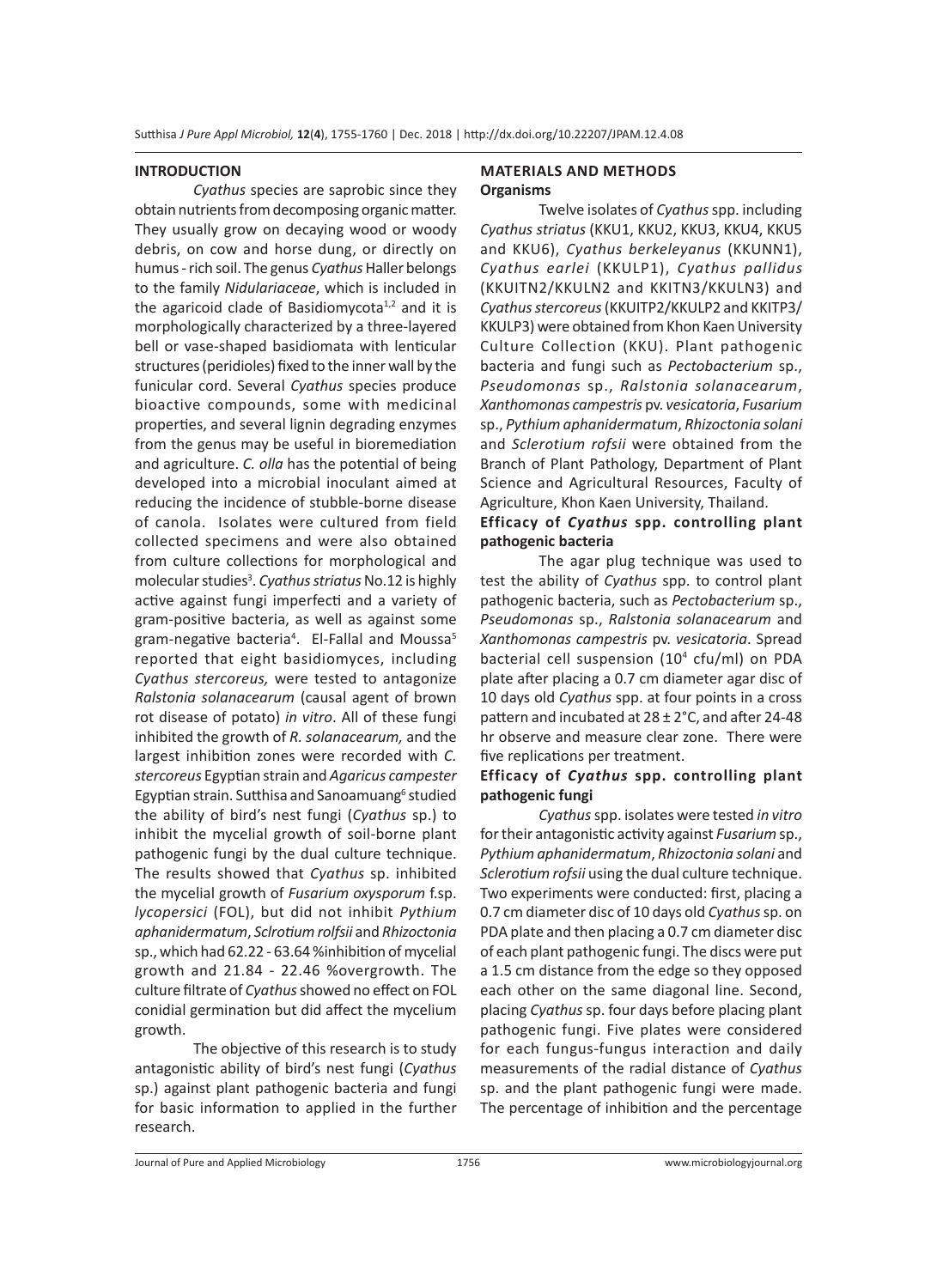| Isolates         | Clear zone diameter (cm) |                    |                           |                                              |  |
|------------------|--------------------------|--------------------|---------------------------|----------------------------------------------|--|
|                  | Pectobacterium sp.       | Pseudomonas sp.    | Ralstonia<br>solanacearum | Xanthomonas<br>campestris pv.<br>vesicatoria |  |
| C. striatus      |                          |                    |                           |                                              |  |
| KKU1             | $0.27 \pm 0.06$ de       | $0.69 \pm 0.13$ de | $0.31 \pm 0.03$ g         | $0.23 \pm 0.01$ c                            |  |
| KKU <sub>2</sub> | $0.38 \pm 0.14$ c        | $0.91 \pm 0.16$ b  | $0.71 \pm 0.23$ bc        | $0.23 \pm 0.10$ c                            |  |
| KKU3             | $0.21 \pm 0.01$ e        | $0.65 \pm 0.05$ e  | $0.29 \pm 0.04$ g         | $0.26 \pm 0.01$ ab                           |  |
| KKU4             | $0.62 \pm 0.10$ a        | $0.66 \pm 0.11$ e  | $0.58 \pm 0.09$ de        | $0.00 \pm 0.00$ d                            |  |
| KKU5             | $0.51 \pm 0.08$ b        | $0.96 \pm 0.18$ b  | $0.40 \pm 0.09$ fg        | $0.29 \pm 0.05$ a                            |  |
| KKU <sub>6</sub> | $0.00 \pm 0.00$ f        | $1.34 \pm 0.13$ a  | $0.53 \pm 0.09$ e         | $0.24 \pm 0.06$ bc                           |  |
| C. berkeleyanus  |                          |                    |                           |                                              |  |
| <b>KKUNN1</b>    | $0.28 \pm 0.03$ de       | $0.29 \pm 0.13$ g  | $0.33 \pm 0.22$ g         | $0.00 \pm 0.00$ d                            |  |
| C. pallidus      |                          |                    |                           |                                              |  |
| KKUITN2/KKULN2   | $0.21 \pm 0.06$ e        | $0.38 \pm 0.10$ fg | $0.85 \pm 0.17$ a         | $0.00 \pm 0.00$ d                            |  |
| KKUITN3/KKULN3   | $0.33 \pm 0.10$ cd       | $0.43 \pm 0.10$ f  | $0.83 \pm 0.09$ ab        | $0.00 \pm 0.00$ d                            |  |
| C. earlei        |                          |                    |                           |                                              |  |
| KKULP1           | $0.27 \pm 0.09$ de       | $0.78 \pm 0.05$ d  | $0.69 \pm 0.23$ cd        | $0.24 \pm 0.03$ bc                           |  |
| C. stercoreus    |                          |                    |                           |                                              |  |
| KKUITP2/KKULP2   | $0.00 \pm 0.00$ f        | $0.66 \pm 0.14$ e  | $0.00 \pm 0.00$ h         | $0.00 \pm 0.00$ d                            |  |
| KKUITP3/KKULP3   | $0.30 \pm 0.10$ d        | $0.85 \pm 0.09$ bc | $0.48 \pm 0.01$ ef        | $0.00 \pm 0.00$ d                            |  |
| CV(%)            | 27.70                    | 16.95              | 26.82                     | 30.57                                        |  |
|                  |                          |                    |                           |                                              |  |

Sutthisa *J Pure Appl Microbiol,* **12**(**4**), 1755-1760 | Dec. 2018 | http://dx.doi.org/10.22207/JPAM.12.4.08

**Table 1** Efficacy of *Cyathus* spp. to control plant pathogenic bacteria by dual culture technique.

Note: Different superscripts within same column indicated significant difference (*P* < 0.05).



**Fig. 1.** Efficacy of *Cyathus* sp. controlling plant pathogenic bacteria by dual culture technique.

- A: *C. striatus* KKU4 + *Pectobacteria* sp.,
- B: *C. striatus* KKU6 + *Pseudomonas* sp.,
- C: *C. pallidus* KKUITN3/KKULN3 + *Ralstonia solanacearum*,
- D: *C. striatus* KKU3 + *Xanthomanas campestris* pv. *vesicatoria*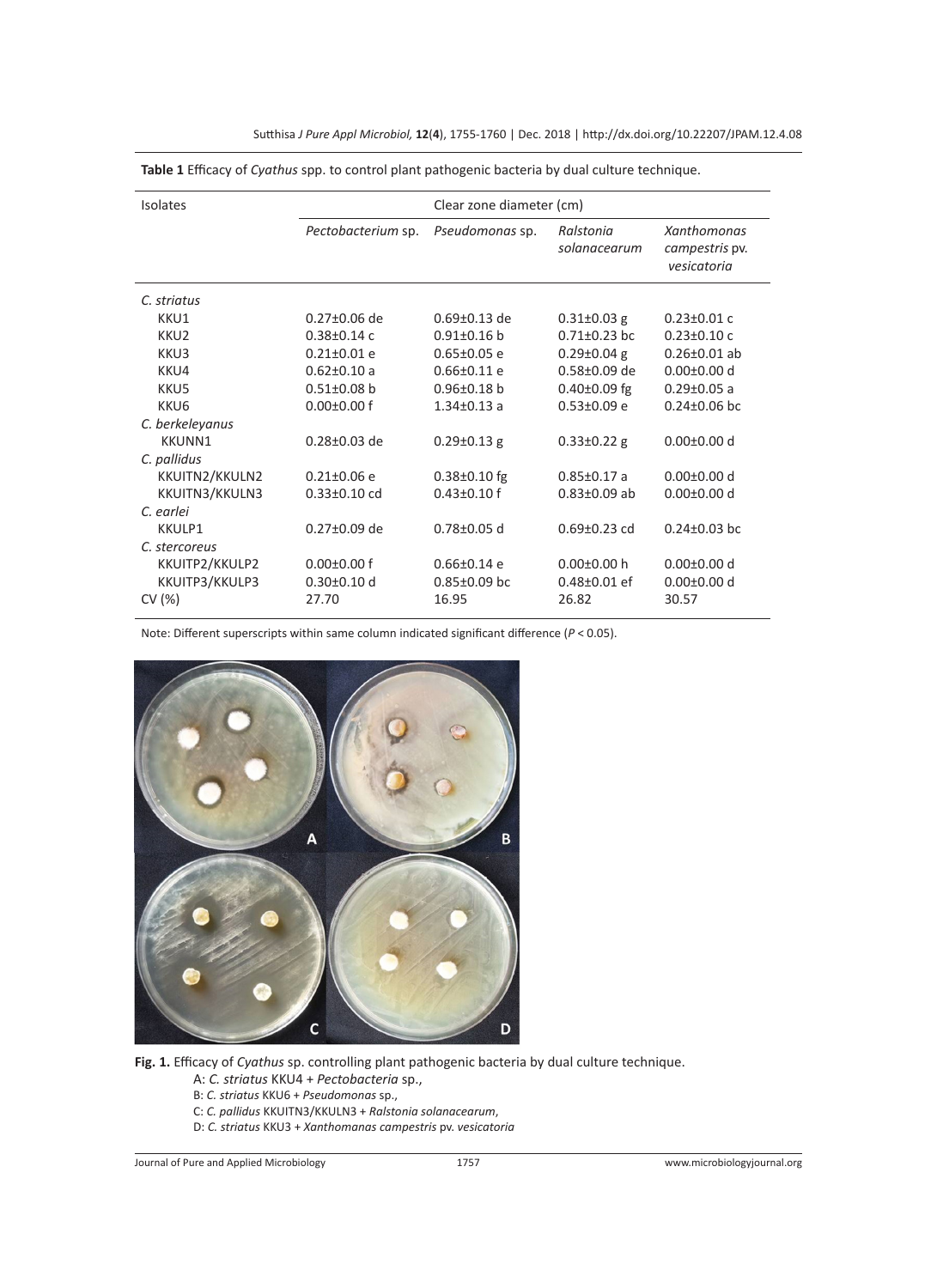of overgrowth were calculated following Landum *et al.*<sup>7</sup>

#### **Statistical analysis of data**

All the data were subject to analysis of variance (ANOVA) and treatment mean comparisons were performed using least significant differences at P=0.05 by (LSD).

# **RESULTS**

# **Efficacy of** *Cyathus* **spp. controlling plant pathogenic bacteria**

The ability of *Cyathus* spp. to control plant pathogenic bacteria was tested by the dual culture technique. The results showed the best inhibitors included *C. striatus* KKU4 that could

**Table 2.** Efficacy of *Cyathus* spp. controlling *Fusarium* sp. by dual culture technique.

| <b>Isolates</b>  | Inoculation Cyathus spp. before pathogen |                      |                    |                     |  |
|------------------|------------------------------------------|----------------------|--------------------|---------------------|--|
|                  | 0 days                                   |                      | 4 days             |                     |  |
|                  | % Inhibition                             | % Overgrowth         | % Inhibition       | % Overgrowth        |  |
| C. striatus      |                                          |                      |                    |                     |  |
| KKU1             | $11.38 \pm 3.24$ c                       | $27.50 \pm 3.54$ a   | 27.59±14.63 f      | 15.00±7.07 e        |  |
| KKU <sub>2</sub> | 18.22±9.11 cd                            | Clear zone           | 34.48±0.00 e       | Clear zone          |  |
| KKU3             | 47.94±23.97 a                            | $10.00\pm0.00$ d     | 44.83±0.00 bc      | $42.50 \pm 10.61$ a |  |
| KKU4             | 31.85±15.93 b                            | $20.00 \pm 14.14$ bc | 41.83±0.00 cd      | 35.00±0.00 b        |  |
| KKU5             | $13.64 \pm 6.82$ d                       | $17.50 \pm 3.54$ c   | 39.66 $±7.32$ d    | $20.00 \pm 0.00$ d  |  |
| KKU6             | 22.76±11.38 c                            | $12.50\pm3.54$ d     | 48.28±4.87 b       | 17.50±3.54 de       |  |
| C. berkeleyanus  |                                          |                      |                    |                     |  |
| <b>KKUNN1</b>    | $0.00 \pm 0.00 e$                        | $0.00 \pm 0.00 e$    | $0.00 \pm 0.00$ g  | $0.00 \pm 0.00$ f   |  |
| C. pallidus      |                                          |                      |                    |                     |  |
| KKUITN2/KKULN2   | $0.00 \pm 0.00 e$                        | $0.00 \pm 0.00 e$    | $0.00 \pm 0.00$ g  | $0.00 \pm 0.00$ f   |  |
| KKUITN3/KKULN3   | $0.00 \pm 0.00 e$                        | $0.00 \pm 0.00 e$    | $0.00 \pm 0.00$ g  | $0.00 \pm 0.00$ f   |  |
| C. earlei        |                                          |                      |                    |                     |  |
| KKULP1           | $9.09 \pm 0.00$ cd                       | Clear zone           | $56.90 \pm 2.44$ a | Clear zone          |  |
| C. stercoreus    |                                          |                      |                    |                     |  |
| KKUITP2/KKULP2   | $11.38 \pm 3.24$ c                       | 22.50±3.54 b         | 31.04±4.87 ef      | 32.50±3.54 b        |  |
| KKUITP3/KKULP3   | $9.09 \pm 0.00$ cd                       | 22.50±3.54 b         | 34.48±0.00 e       | 27.50±10.61 c       |  |
| CV(%)            | 34.39                                    | 42.34                | 17.31              | 31.57               |  |

Note: Different superscripts within same column indicated significant difference (*P* < 0.05).



**Fig. 2.** Efficacy of *Cyathus* sp. controlling *Pythium aphanidermatum*. Top- Placing *Cyathus* sp. and *P. aphanidermatum* on same day. Bottom- Placing *Cyathus* sp. four days before *P. aphanidermatum*. A,E: *P. aphanidermatum* B,F: *P. aphanidermatum + C. striatus* KKU1 C, G: *P. aphanidermatum + C. earlei KKULP1* D, H: *P. aphanidermatum + C. stercoreus* KKUITP3/KKULP3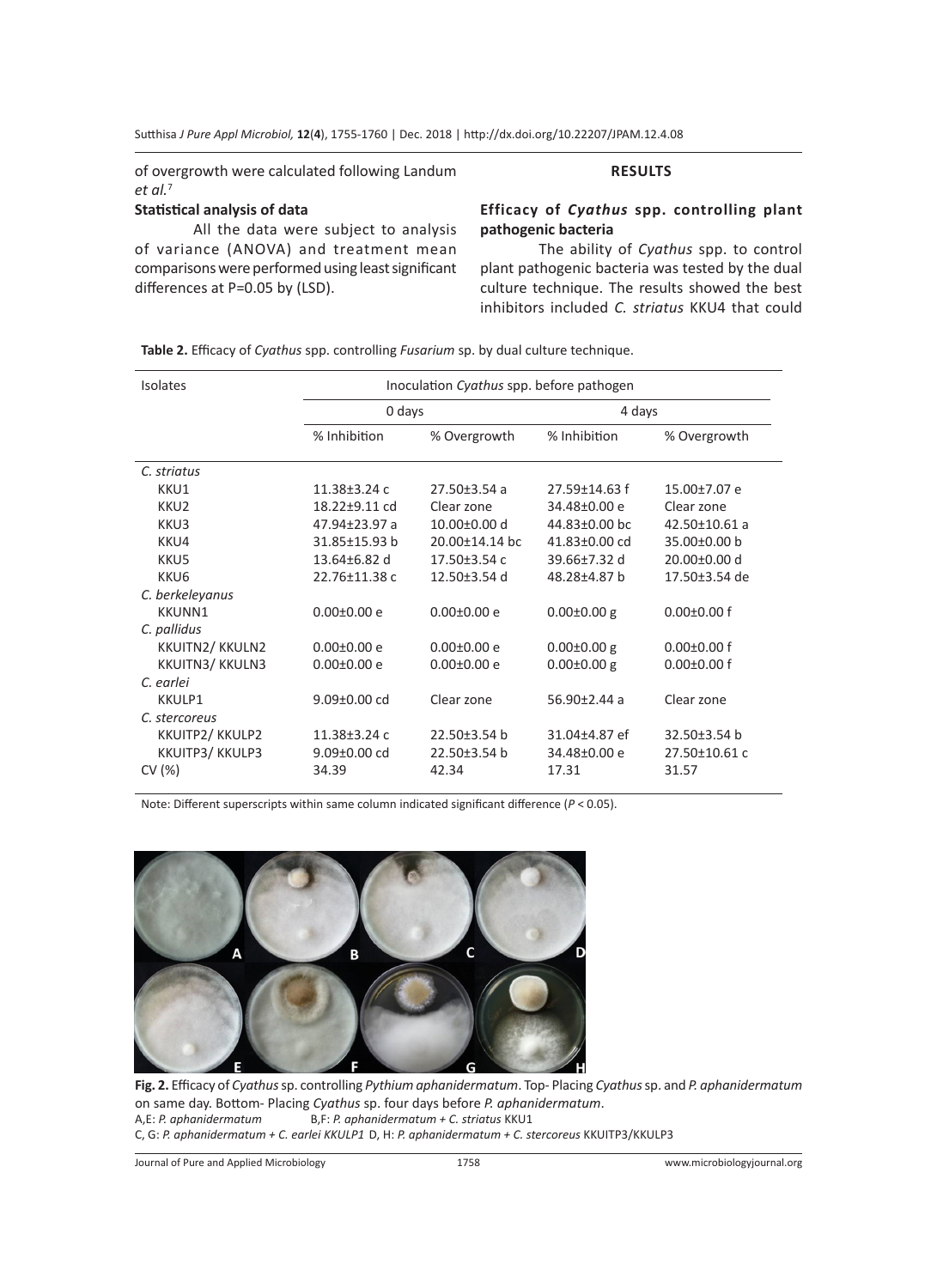

**Fig. 3.** Efficacy of *Cyathus* spp. controlling *Fusarium* sp. A: *Fusarium* sp. B: *C.striatus* KKU1 + *Fusarium* sp. C: *C. striatus* KU4 + *Fusarium* sp. D: *C. earlei* KKULP1 + *Fusarium* sp.

E: *C. stercoreus* KKUITP2/KKULP2 + *Fusarium* sp. F: *C. stercoreus* KKUITP3/KKULP3 + *Fusarium* sp.

inhibit *Pectobacteria* sp. with a 0.62 cm clear zone diameter, which was significantly different from the others isolates. *C. striatus* KKU6 could inhibit *Pseudomonas* sp. with a 1.34 cm clear zone diameter, which was significantly different from the others isolates. *C. pallidus* KKUITN2/ KKULN2 and KKUITN3/KKULN3 could inhibit *R. solanacearum* with 0.85 cm and 0.83 cm clear zone diameters, respectively. *C. striatus* KKU3 and KKU5 had significantly different inhibitions of *X. campestris* pv. *vesicatoria* with 0.26 cm and 0.29 cm clear zone diameters, respectively (Table 1, Fig. 1).

#### **Efficacy of** *Cyathus* **sp. controlling plant pathogenic fungi**

*Cyathus* spp. isolates were tested *in vitro* for their antagonistic activity against *Fusarium* sp., *P. aphanidermatum*, *R. solani* and *S. rofsii* using the dual culture technique. The results show that none of the isolates could inhibit *P. aphanidermatum*, *Rhizoctonia* sp. and *S. rofsii*, due to the plant pathogenic fungi mycelial growing rapidly and covered the *Cyathus* spp. colony. It was found that *C. earlei* KKULP1, *C. stercoreus* KKUITP2/KKULP2 and KKUITP3/KKULP3 could inhibit the mycelial growth of *P. aphanidermatum* with 54.31, 48.28% and 47.41 %inhibition and 20%, 21.67% and 20 %overgrowth, respectively (Fig. 2). All isolates could inhibit the mycelial growth of *Fusarium* sp. in both experiments. Except, *C. berkeleyanus* KKUNN1, *C. pallidus* KKUITN2/KKULN2 and KKUITN3/KKULN3 because they grew slowly. The most effective control of *Fusarium* sp. in experiment I was *C. striatus* KKU3 with 47.94 %inhibition and 10 %overgrowth, and in experiment II it was *C. earlei* KKULP1 with 56.90 %inhibition and a clear zone (Table 2, Fig. 3).

## **DISCUSSION**

Efficacy tests of bird's nest fungi to control plant pathogenic bacteria and fungi by the dual culture technique were performed, and we found that some isolates could inhibit *Pectobacteria* sp., *Pseudomonas* sp., *R. solanacearum* and *X. campestris* pv. *vesicatoria* with different clear zone diameters. Some isolates could control *Fusarium* sp. when both placing the bird's nest fungi and *Fusarium* sp. on the same date and when placing the *Fusarium* sp. four days before with overgrowth and clear zone mechanism. Except *C. berkeleyanus* KKUNN1, *C. pallidus* KKUITN2/KKULN2 and KKUITN3/KKULN3 because of their slow growth. Only *C. stercoreus* KKUITP2/KKULP2 and KKITP3/ KKULP3 could control *P. aphanidermatum* when placing four days before *P. aphanidermatum*. Moreover, we found that after *P. aphanidermatum* was covered with bird's nest fungi the day after that bird's nest fungi was placed it recover growth and covered *P. aphanidermatum*. None of the isolates could inhibit *Rhizoctonia* sp. and *S. rofsii* due to the plant pathogenic fungi's rapid mycelial growth that covered the bird's nest fungi colony. El-Fallal and Moussa<sup>5</sup> reported that eight basidiomyces, including *Cyathus stercoreus,* were tested to antagonize *Ralstonia solanacearum* (causal agent of brown rot disease of potato) *in vitro*. All of these fungi inhibited the growth of *R. solanacearum* and the largest inhibition zones were recorded with *C. stercoreus* Egyptian strain and *Agaricus campester* Egyptian strain. Suwanpitak $8$  investigated the antagonistic activities *in vitro* of wood rotting fungi on two important wilt pathogens (*Fusarium oxysporum* f.sp. *lycopersici* and *R. solanacearum*) in which 45 isolates of wood rotting fungi were screened individually against both pathogens using the dual culture technique *in vitro* and measuring the width of the colony growth or zone of inhibition. Bird's nest fungi (*Cyathus* spp.) isolates KK1, KK2, KK3, KK4 and Shiitake (*Lentinula edodes*) showed the best activities against *F. oxysporum* f.sp. *lycopersici*. All isolates of the bird's nest fungi, KK1, KK2, KK3, KK4 and NN inhibited the growth of *R. solanacearum* with large inhibition

Journal of Pure and Applied Microbiology